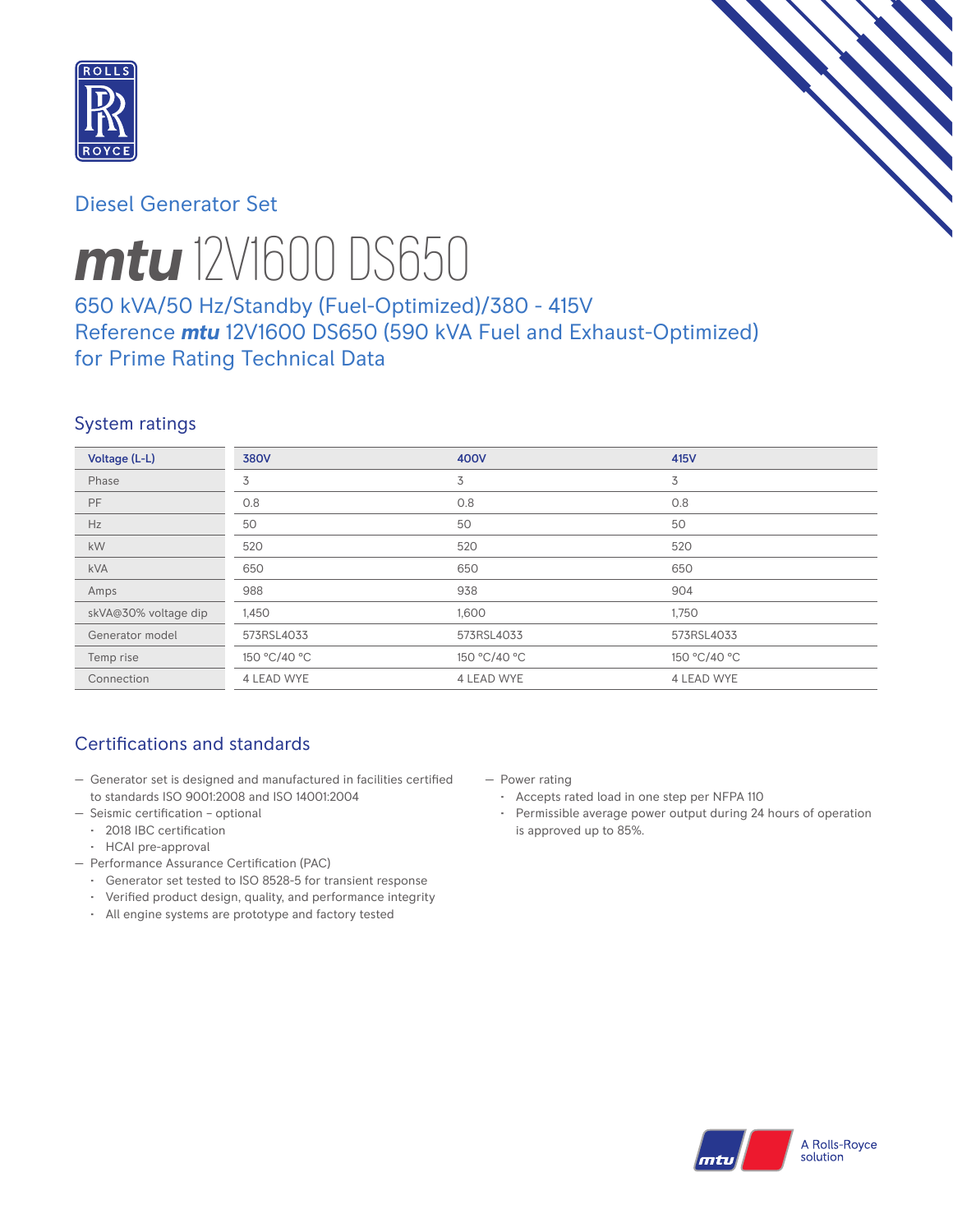## Standard features \*

- Single source supplier
- Global product support
- Two (2) Year/3,000 Hour Basic Limited Warranty
- 12V1600 diesel engine
	- 21.0 liter displacement
	- Common rail fuel injection
- 4-cycle
- Complete range of accessories
- Cooling system
	- Integral set-mounted
	- Engine-driven fan

# Standard equipment \*

#### Engine

- Air cleaners
- Oil pump
- Oil drain extension and shut-off valve
- Full flow oil filters
- Closed crankcase ventilation
- Jacket water pump
- Thermostats
- Blower fan and fan drive
- Radiator unit mounted
- Electric starting motor 24V
- Governor electronic isochronous
- Base formed steel
- SAE flywheel and bell housing
- Charging alternator 24V
- Battery box and cables
- Flexible fuel connectors
- Flexible exhaust connection

#### Generator

- NEMA MG1, IEEE, and ANSI standards compliance for temperature rise and motor starting
- Sustained short circuit current of up to 250% of the rated current for up to 10 seconds
- Self-ventilated
- Superior voltage waveform
- Digital, solid state, volts-per-hertz regulator
- Brushless alternator with brushless pilot exciter
- 4 pole, rotating field
- 150 °C maximum standby temperature rise
- 1-bearing, sealed
- Flexible coupling
- Full amortisseur windings
- 125% rotor balancing
- 3-phase voltage sensing
- $\pm$  0.25% voltage regulation no load to full load
- 100% of rated load one step
- 5% maximum total harmonic distortion
- Generator
	- Brushless, rotating field generator
	- 2/3 pitch windings
	- Permanent Magnet Generator (PMG) supply to regulator
- 250% short circuit capability
- Digital control panel(s)
	- UL recognized, CSA certified, NFPA 110
	- Complete system metering
	- LCD display

#### Digital control panel(s)

- Digital metering
- Engine parameters
- Generator protection functions
- Engine protection
- CANBus ECU communications
- Windows®-based software
- Multilingual capability
- Communications to remote annunciator
- Programmable input and output contacts
- UL recognized, CSA certified, CE approved
- Event recording
- IP 54 front panel rating with integrated gasket
- NFPA 110 compatible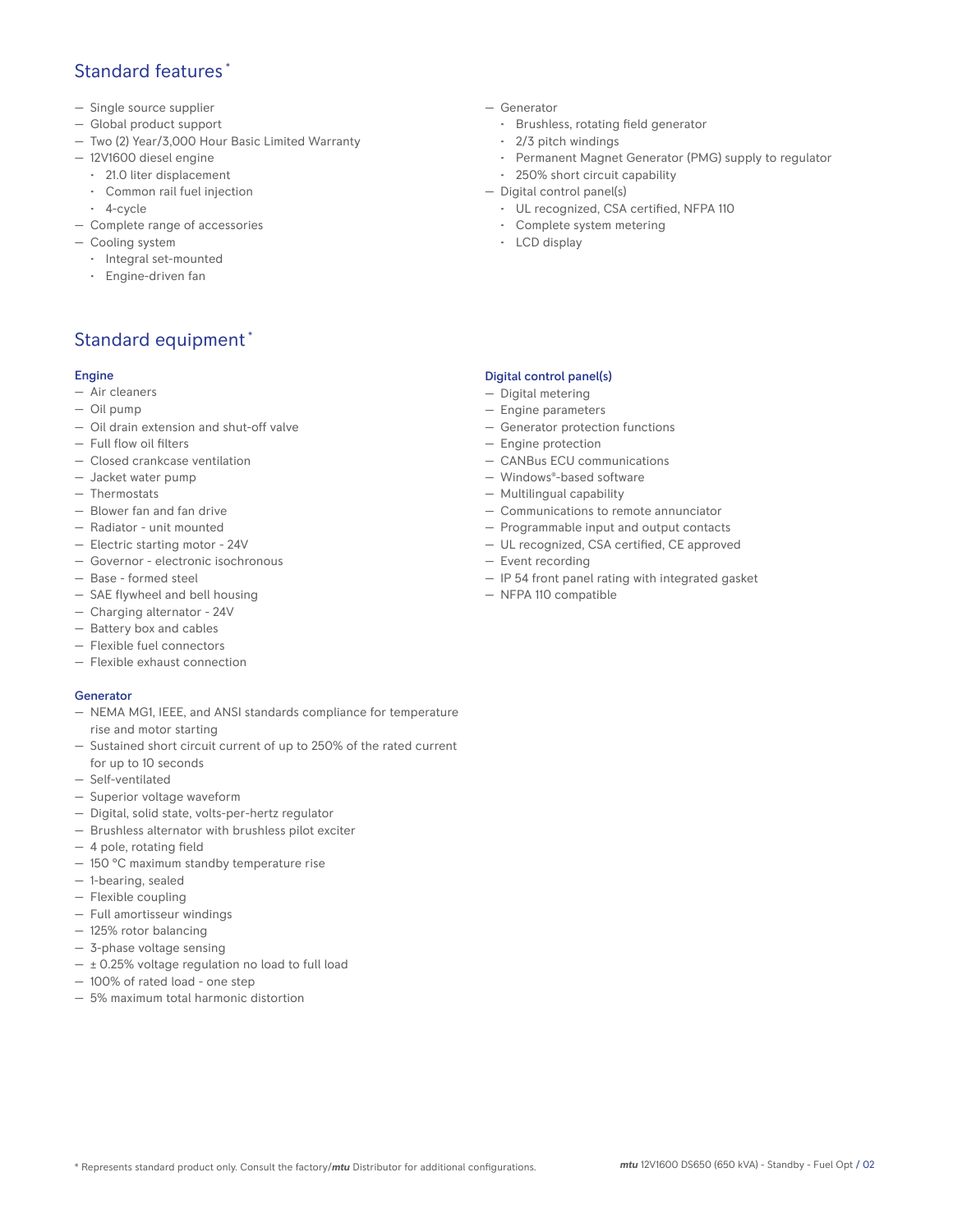# Application data

### Engine

| Manufacturer                | mtu                           |
|-----------------------------|-------------------------------|
| Model                       | 12V1600G70F                   |
| Type                        | 4-cycle                       |
| Arrangement                 | $12-V$                        |
| Displacement: L (cu in)     | 21.0 (1,281)                  |
| Bore: cm (in)               | 12 (4.72)                     |
| Stroke: cm (in)             | 15(5.91)                      |
| Compression ratio           | 17.5:1                        |
| Rated rpm                   | 1.500                         |
| Engine governor             | electronic isochronous (ADEC) |
| Maximum power: kWm (bhp)    | 576 (772)                     |
| Steady state frequency band | ± 0.25%                       |
| Air cleaner                 | dry                           |
|                             |                               |

## Liquid capacity

| Total oil system: L (gal)             | 73 (19.3)  |
|---------------------------------------|------------|
| Engine jacket water capacity: L (gal) | 65 (17.2)  |
| System coolant capacity: L (gal)      | 106 (28.1) |

#### Electrical

| Electric volts DC                                            | 24    |
|--------------------------------------------------------------|-------|
| Cold cranking amps under -17.8 $^{\circ}$ C (O $^{\circ}$ F) | 1.050 |
| Batteries: group size                                        | 4D    |
| Batteries: quantity                                          |       |
|                                                              |       |

#### Fuel system

| Fuel supply connection size    | $-10$ JIC 37 $\degree$ female               |
|--------------------------------|---------------------------------------------|
|                                | M20 x 1.5 male adapter provided             |
| Fuel return connection size    | -6 JIC 37° female                           |
|                                | M <sub>14</sub> x 1.5 male adapter provided |
| Maximum fuel lift: m (ft)      | 5(16)                                       |
| Recommended fuel               | diesel #2                                   |
| Total fuel flow: L/hr (gal/hr) | 341.8 (90.3)                                |
|                                |                                             |

## Fuel consumption

| <b>Fuel Consumption</b>                                                 |              |
|-------------------------------------------------------------------------|--------------|
| At 100% of power rating: L/hr (gal/hr)                                  | 130 (34.3)   |
| At 75% of power rating: L/hr (gal/hr)                                   | 100(26.4)    |
| At 50% of power rating: L/hr (gal/hr)                                   | 70 (18.4)    |
| Cooling - radiator system                                               |              |
| Ambient capacity of radiator: °C (°F)                                   | 50 (122)     |
| Maximum restriction of cooling air:                                     |              |
| intake and discharge side of radiator: kPa (in. H <sub>2</sub> 0)       | 0.2(0.8)     |
| Water pump capacity: L/min (gpm)                                        | 433 (115)    |
| Heat rejection to coolant: kW (BTUM)                                    | 236 (13,421) |
| Heat rejection to after cooler: kW (BTUM)                               | 104 (5,914)  |
| Heat radiated to ambient: kW (BTUM)                                     | 59.4 (3,378) |
| Fan power: kW (hp)                                                      | 25.4(34)     |
| Air requirements                                                        |              |
| Aspirating: *m <sup>3</sup> /min (SCFM)                                 | 48 (1,695)   |
| Air flow required for radiator                                          |              |
| cooled unit: *m <sup>3</sup> /min (SCFM)                                | 803 (28,350) |
| Remote cooled applications; air flow required for                       |              |
| dissipation of radiated generator set heat for a                        |              |
| maximum of 25 °F rise: *m <sup>3</sup> /min (SCFM)                      | 216 (7,618)  |
| * Air density = $1.184$ kg/m <sup>3</sup> (0.0739 lbm/ft <sup>3</sup> ) |              |
| <b>Exhaust system</b>                                                   |              |
| Gas temperature (stack): °C (°F)                                        | 484 (903)    |
| Gas volume at stack temperature: m <sup>3</sup> /min (CFM)              | 126 (4,450)  |
| Maximum allowable back pressure at                                      |              |

outlet of engine, before piping: kPa (in.  $H_2O$ )

0) 8.5 (34.1)